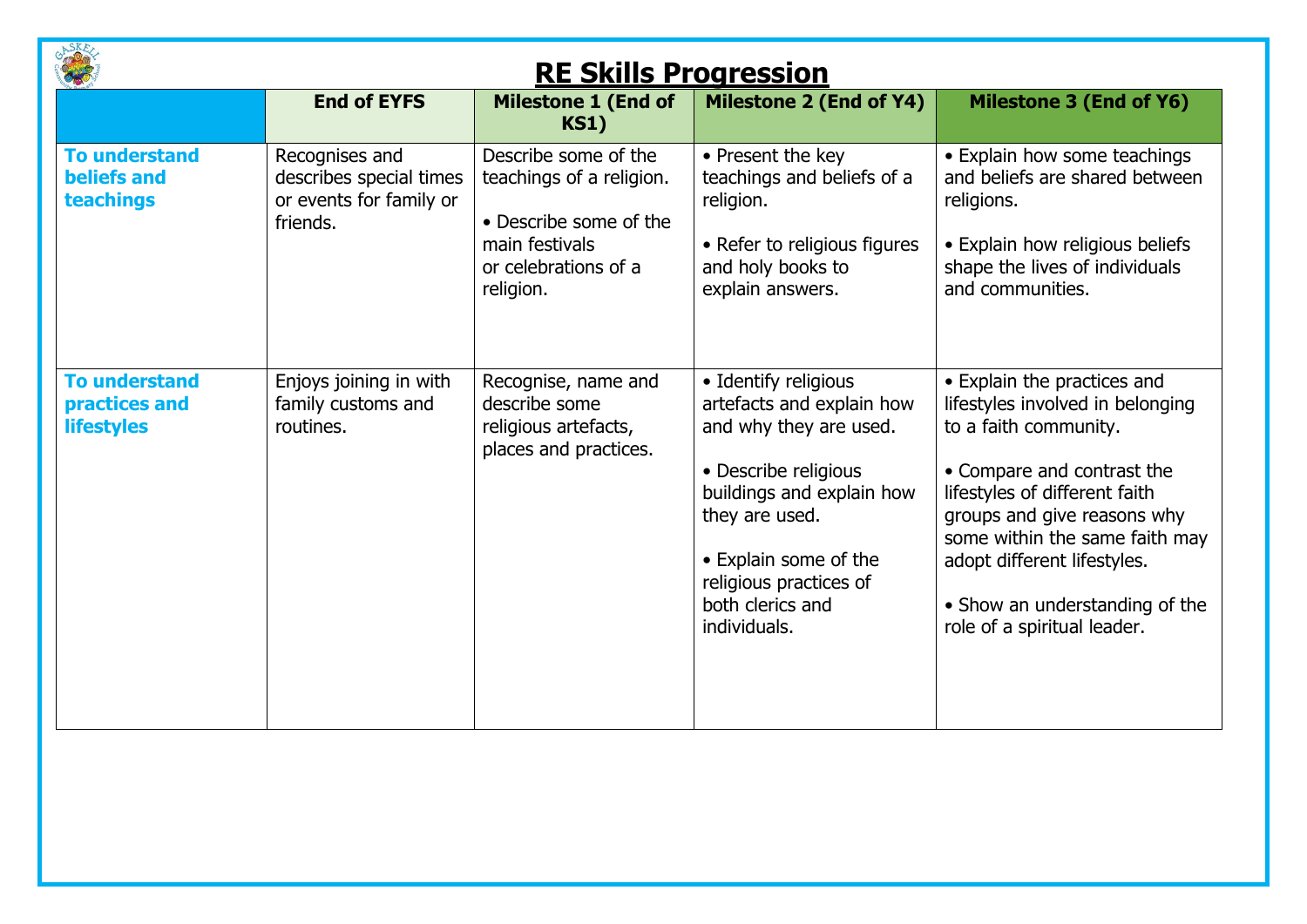|                                                  |                                                                                                                                                                 | <b>RE Skills Progression</b>                                                                                                                                                                                                                               |                                                                                                                                                                                                                                                           |                                                                                                                                                                                                                                                                                                 |
|--------------------------------------------------|-----------------------------------------------------------------------------------------------------------------------------------------------------------------|------------------------------------------------------------------------------------------------------------------------------------------------------------------------------------------------------------------------------------------------------------|-----------------------------------------------------------------------------------------------------------------------------------------------------------------------------------------------------------------------------------------------------------|-------------------------------------------------------------------------------------------------------------------------------------------------------------------------------------------------------------------------------------------------------------------------------------------------|
| <b>To understand how</b><br>beliefs are conveyed |                                                                                                                                                                 | Name some religious<br>symbols.<br>• Explain the meaning<br>of some religious<br>symbols.                                                                                                                                                                  | • Identify religious<br>symbolism in literature and<br>the arts.                                                                                                                                                                                          | • Explain some of the different<br>ways that individuals show their<br>beliefs.                                                                                                                                                                                                                 |
| <b>To reflect</b>                                | They know about<br>similarities and<br>differences between<br>themselves and<br>others, and among<br>families, communities<br>and traditions.                   | Identify the things that<br>are important in<br>their own lives and<br>compare these to<br>religious beliefs.<br>• Relate emotions to<br>some of the experiences<br>of religious figures<br>studied.<br>• Ask questions about<br>puzzling aspects of life. | Show an understanding<br>that personal<br>experiences and feelings<br>influence attitudes and<br>actions.<br>• Give some reasons why<br>religious figures may<br>have acted as they did.<br>• Ask questions that have<br>no universally<br>agreed answers | Recognise and express feelings<br>about their own identities.<br>Relate these to religious beliefs<br>or teachings.<br>• Explain their own ideas about<br>the answers to ultimate<br>questions.<br>• Explain why their own answers<br>to ultimate questions may differ<br>from those of others. |
| <b>To understand</b><br>values                   | Knows some of the<br>things that make them<br>unique, and can talk<br>about some of the<br>similarities and<br>differences in relation<br>to friends or family. | Identify how they have<br>to make their<br>own choices in life.<br>• Explain how actions<br>affect others.<br>$\bullet$ Show an<br>understanding of the<br>term 'morals'.                                                                                  | • Explain how beliefs about<br>right and wrong<br>affect people's behaviour.<br>• Describe how some of<br>the values held<br>by communities or<br>individuals affect behaviour<br>and actions.                                                            | • Explain why different religious<br>communities or individuals may<br>have a different view of what<br>is right and wrong.<br>• Show an awareness of morals<br>and right and wrong beyond<br>rules (i.e. wanting to act in<br>a certain way despite rules).                                    |